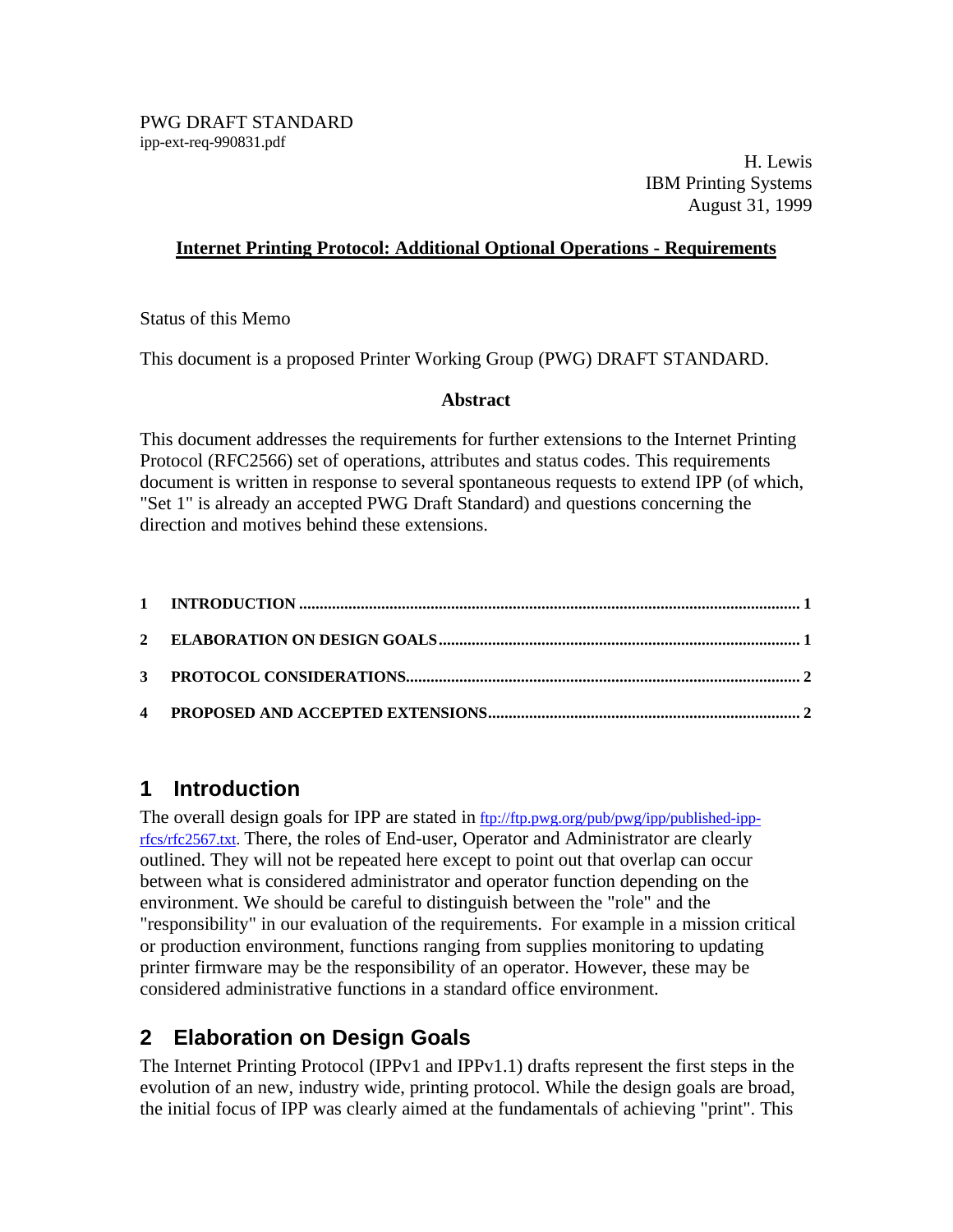constituted a collection of device characteristics and capabilities, the description of job specific behavior, the ability to "push" or "pull" jobs, and monitor job status. The first IPP effort was intentionally directed at the "end-user".

Almost immediately upon creation of IPP came the desire to have asynchronous notification and control over the printer, the print job and the printing process. The "Set – 1" extensions allow holding and releasing print jobs and pausing the printer itself. (ftp://ftp.pwg.org/pub/pwg/ipp/approved-registrations/operations/ipp-ops-set1-981109.pdf) These extensions were readily accepted among vendors and are already shipping in more than one interoperable implementation.

There is also great interest in the IPP community to address asynchronous notifications ranging from e-mail, pager and instant messaging to UDP and SNMP traps. Notifications will pertain to job and device events alike and registration for notifications will occur both "in-band" with the submission of the print job and "out of band" as a separate IPP operation. Thus, notifications will form the basis for a wide array of IPP extensions.

*The combination of IPP print submission, job monitoring, device and job notification is far too powerful to limit to the "end-user" or to scope for a specific set of products (cutsheet, mid-range printers)*. As IPP extends it's reach into faster devices, multi-function devices and complete, robust printing systems, more function and control should be provided for the end-user, operator and administrator.

# **3 Protocol Considerations**

When considering a protocol for use in print operations and administration one has to evaluate the likelihood of application support for this protocol. The SNMP Printer MIB enjoys excellent success and widespread support among printer vendors, especially in the form of administrative utilities for homogeneous environments. Limiting factors such as the method of addressing "fan out" via the Host Resources MIB may have prevented widespread acceptance of the Printer MIB as basic OS printing, bi-di driver or channel selection infrastructure. Support for the SNMP Printer MIB (beyond MIB-II network behavior implications) does not appear to have been fully integrated into the major NMS applications as originally intended. An attempt to couple SNMP with printing (the Job MIB) has met with less enthusiasm among print vendors and SNMP standards bodies, alike (although several vendors have embraced it). Meanwhile, platform support for IPP appears to be evolving rapidly. IPP is becoming the basis for complete, robust print solutions including print submission, print job monitoring and device operation and control.

# **4 Proposed and Accepted Extensions**

The following table describes the first two sets of extensions, including Operations aimed at both Job and Printer, attributes and status codes. These extensions all derive as straightforward application of the initial IPP design goals.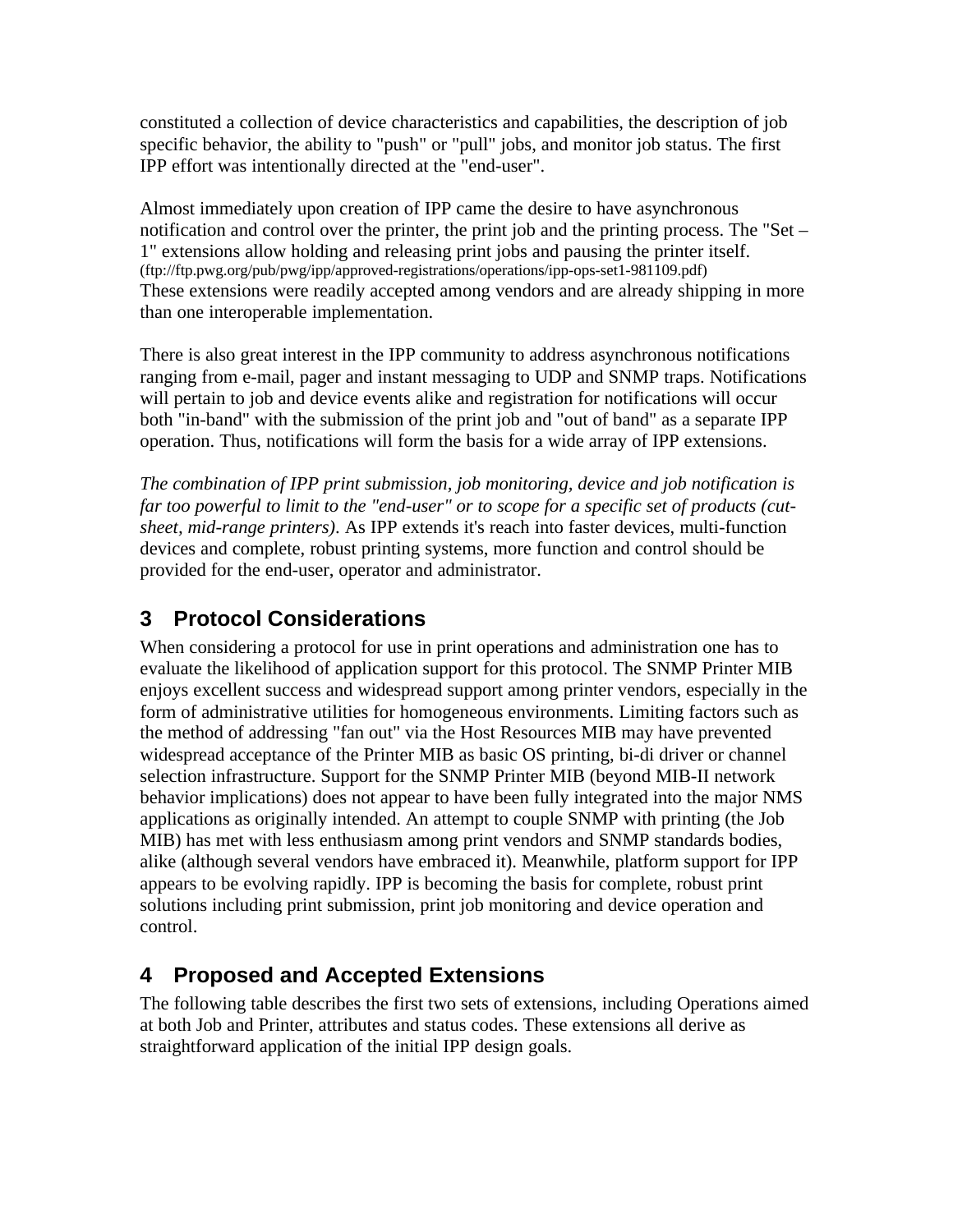|                                         | End User     | Operator     | Admin        | Job          | Printer      |
|-----------------------------------------|--------------|--------------|--------------|--------------|--------------|
| $(Set-1)$                               |              |              |              |              |              |
| Hold Job                                | $\checkmark$ | $\checkmark$ |              | $\checkmark$ |              |
| Release Job                             | ✓            |              |              | ✓            |              |
| <b>Restart Job</b>                      | $\checkmark$ | ✓            |              | $\checkmark$ |              |
| Pause Printer                           |              | $\checkmark$ |              |              | $\checkmark$ |
| <b>Resume Printer</b>                   |              | ✓            |              |              | ✓            |
| Purge Jobs                              |              | ✓            |              | $\checkmark$ |              |
| $(Set-2)$                               |              |              |              |              |              |
| <b>Set Printer Attributes</b>           |              | $\checkmark$ | $\checkmark$ |              | $\checkmark$ |
| <b>Enable Printer</b>                   |              | $\checkmark$ |              |              | $\checkmark$ |
| Disable Printer                         |              | ✓            |              |              | ✓            |
| <b>Reset Printer</b>                    |              | $\checkmark$ | $\checkmark$ |              | $\checkmark$ |
| <b>Restart Printer</b>                  |              | ✓            |              |              | ✓            |
| <b>Shutdown Printer</b>                 |              | ✓            |              |              | $\checkmark$ |
| <b>Set Job Attributes</b>               | $\checkmark$ | ✓            |              | $\checkmark$ |              |
| Reprocess Job                           |              |              |              | ✓            |              |
| <b>Cancel Current Job</b>               |              |              |              | $\checkmark$ |              |
| Pause Current Job                       |              | ✓            |              | ✓            | ✓            |
| Resume Job                              |              | ✓            |              | $\checkmark$ | ✓            |
| Promote Job                             |              | ✓            |              | ✓            |              |
| Space Current Job                       |              |              |              | ✓            | ✓            |
| (Attributes)                            |              |              |              |              |              |
| <b>Printer Message</b><br>from Operator |              | ✓            |              |              |              |